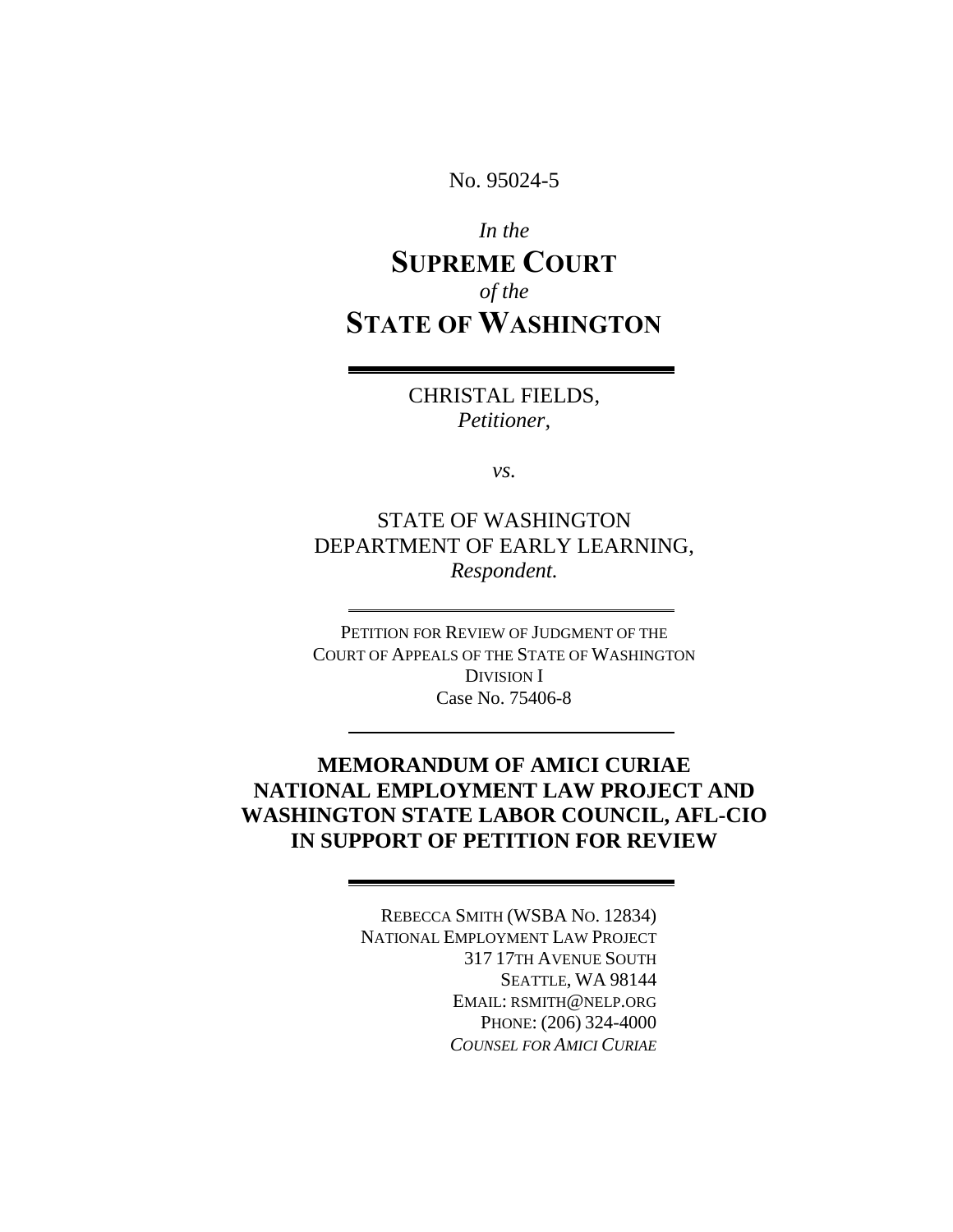## **TABLE OF CONTENTS**

## **Page**

| An Immense Segment of the Population—Disproportionately           |                             |
|-------------------------------------------------------------------|-----------------------------|
| People of Color—Have Arrest or Conviction Records that Can        |                             |
|                                                                   | $\mathcal{D}_{\mathcal{L}}$ |
| II. The Public Benefits from Increased Employment Among People    |                             |
| with Records—Not Policies that Irrationally Exclude Qualified     |                             |
|                                                                   |                             |
| III. Given the Substantial Public Interest in Removing Employment |                             |
| Barriers to People with Records, DEL's Licensing Ban Should be    |                             |
| Tailored to DEL's Legitimate Goals and Restricted to a Defined    |                             |
|                                                                   |                             |
|                                                                   |                             |
|                                                                   |                             |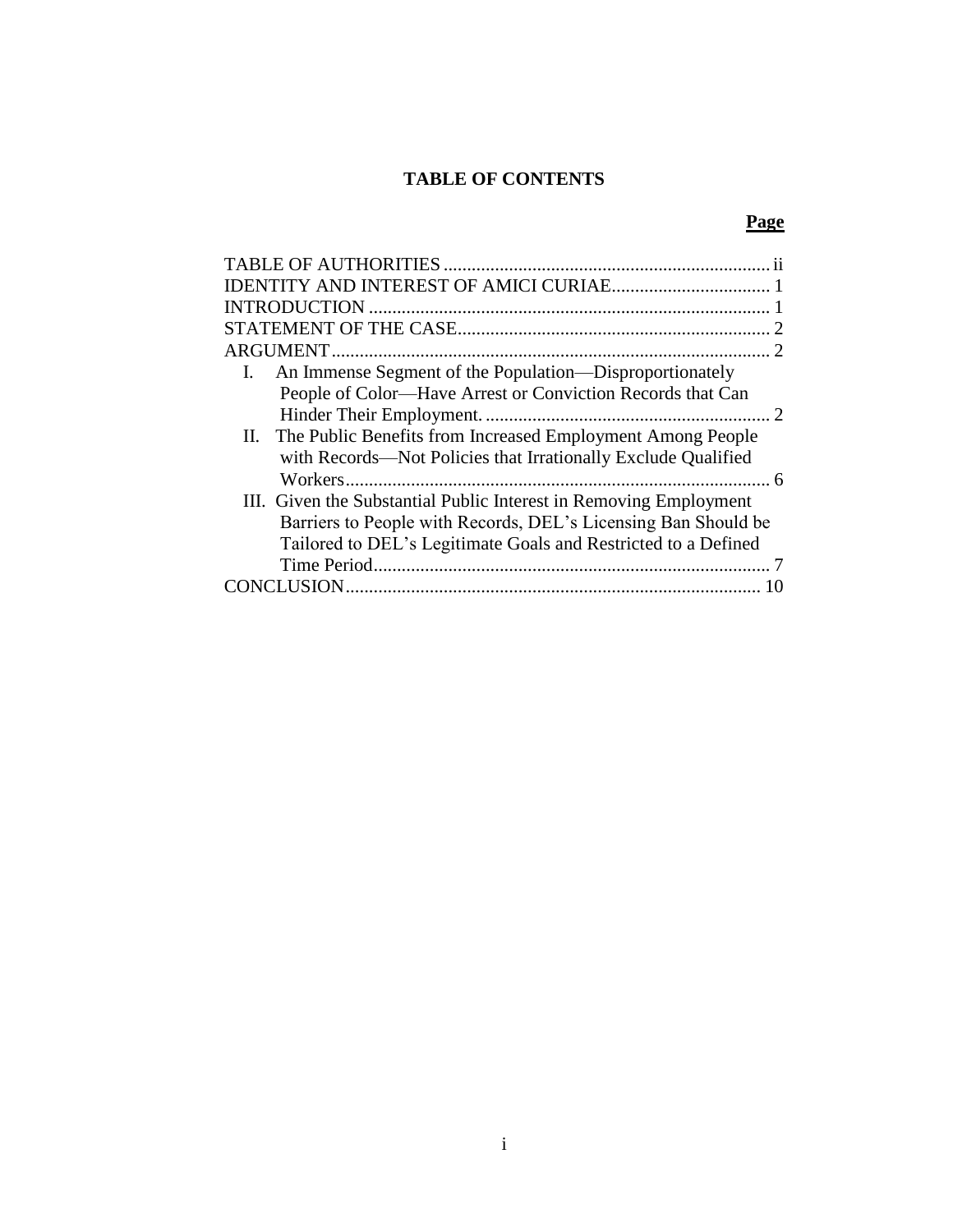## **TABLE OF AUTHORITIES**

<span id="page-2-0"></span>

| <b>Cases</b>                                                                                                                                                                     |
|----------------------------------------------------------------------------------------------------------------------------------------------------------------------------------|
| Green v. Mo. Pac. Railroad, 523 F.2d 1290 (8th Cir. 1975) 8                                                                                                                      |
|                                                                                                                                                                                  |
| State ex rel. Wash. State Fin. Comm. v. Martin, 62 Wn. 2d 645 (1963)  7                                                                                                          |
| <b>Other Authorities</b>                                                                                                                                                         |
| Alfred Blumstein & Kiminori Nakamura, Extension of Current Estimates<br>of Redemption Time (2012), https://goo.gl/Cbt1MF 9                                                       |
| Beth Avery, et al., Nat'l Emp't Law Project, Fair Chance Licensing                                                                                                               |
| Bruce Western, The Impact of Incarceration on Wage Mobility and                                                                                                                  |
| Cherrie Bucknor & Alan Barber, Ctr. for Econ. & Policy Research, The                                                                                                             |
| Council of State Gov'ts, Justice Ctr., National Inventory of the Collateral<br>Consequences of Conviction, http://bit.ly/2lFhpxP  4, 5                                           |
| Devah Pager, The Mark of a Criminal Record,                                                                                                                                      |
| Dick M. Carpenter II, et al., Inst. for Just., License to Work (2d ed. 2017),                                                                                                    |
| Elizabeth K. Drake, et al., Wash. State Inst. for Pub. Policy, Evidence-<br>Based Public Policy Options to Reduce Crime and Criminal Justice                                     |
| Equal Employment Opportunity Commission, Enforcement Guidance:<br>Consideration of Arrest and Conviction Records in Employment<br>Decisions Under Title VII, No. 915-002 (2012), |
| Mark T. Berg & Beth M. Huebner, Reentry and the Ties that Bind, 28 Just.                                                                                                         |
| Megan C. Kurlycheck, et al., Scarlet Letters and Recidivism: Does an Old<br>Criminal Record Predict Future Offending?, 5 Criminology & Pub.                                      |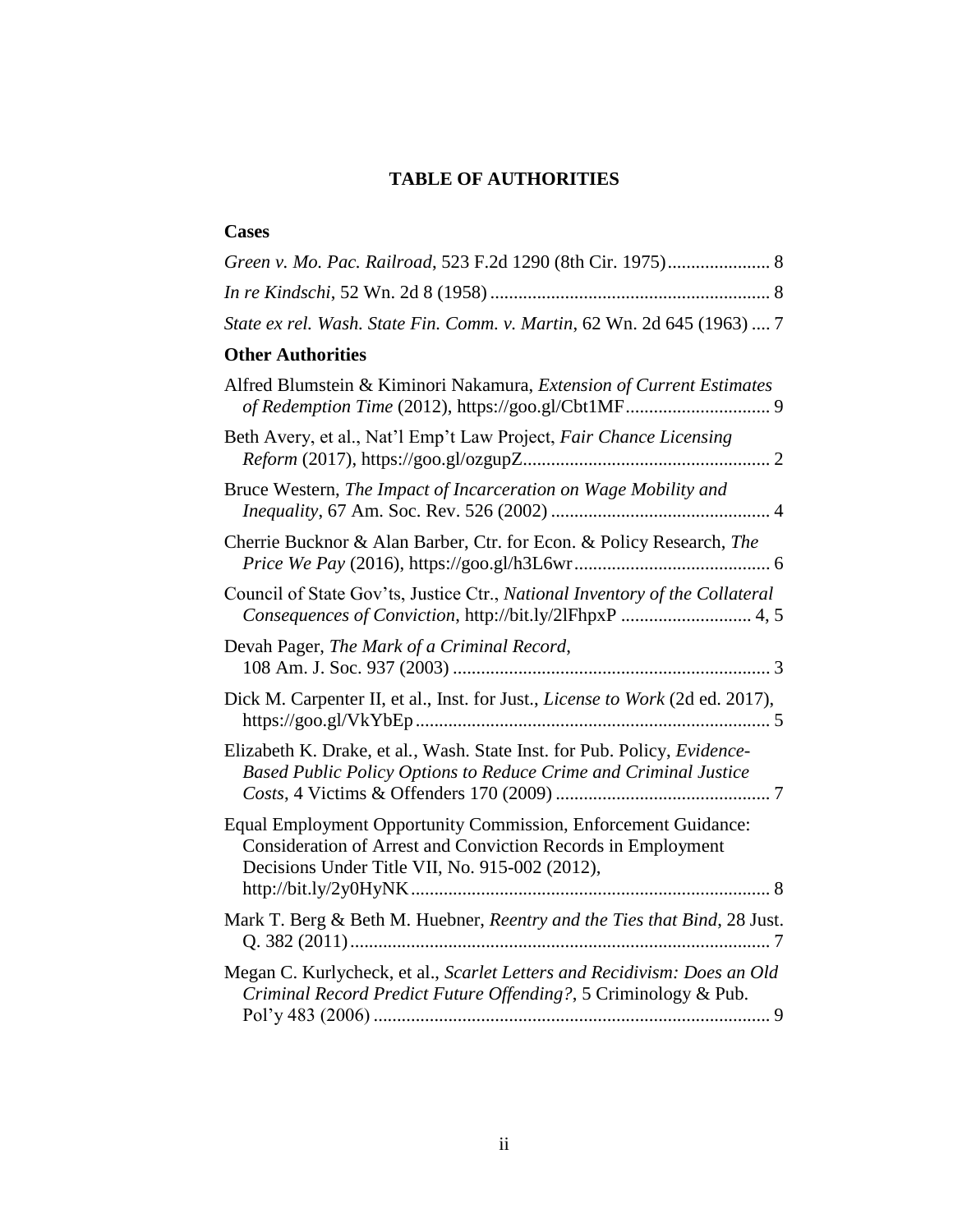| Nancy G. La Vigne, et al., Urban Inst., Women on the Outside (2009),                                                                    |               |
|-----------------------------------------------------------------------------------------------------------------------------------------|---------------|
| Rebecca Vallas, et al., Ctr. for Am. Progress, Removing Barriers to<br>Opportunity for Parents with Criminal Records and Their Children |               |
| Soc'y for Human Res. Mgmt., Background Checking—The Use of<br>Criminal Background Checks in Hiring Decisions (2012),                    |               |
| The Sentencing Project, <i>Criminal Justice Facts</i> , http://bit.ly/2jHETny 8                                                         |               |
| The Sentencing Project, <i>The Color of Justice</i> (2016),                                                                             |               |
| The White House, <i>Occupational Licensing</i> (2015),                                                                                  |               |
| Tracey Lloyd, Urban Inst., When Relatives Return (2009),                                                                                |               |
| U.S. Bureau of Justice Statistics, <i>Prisoners in 2007</i> (2008),                                                                     |               |
| U.S. Bureau of Justice Statistics, <i>Prisoners in 2015</i> (2016),                                                                     | $\mathcal{R}$ |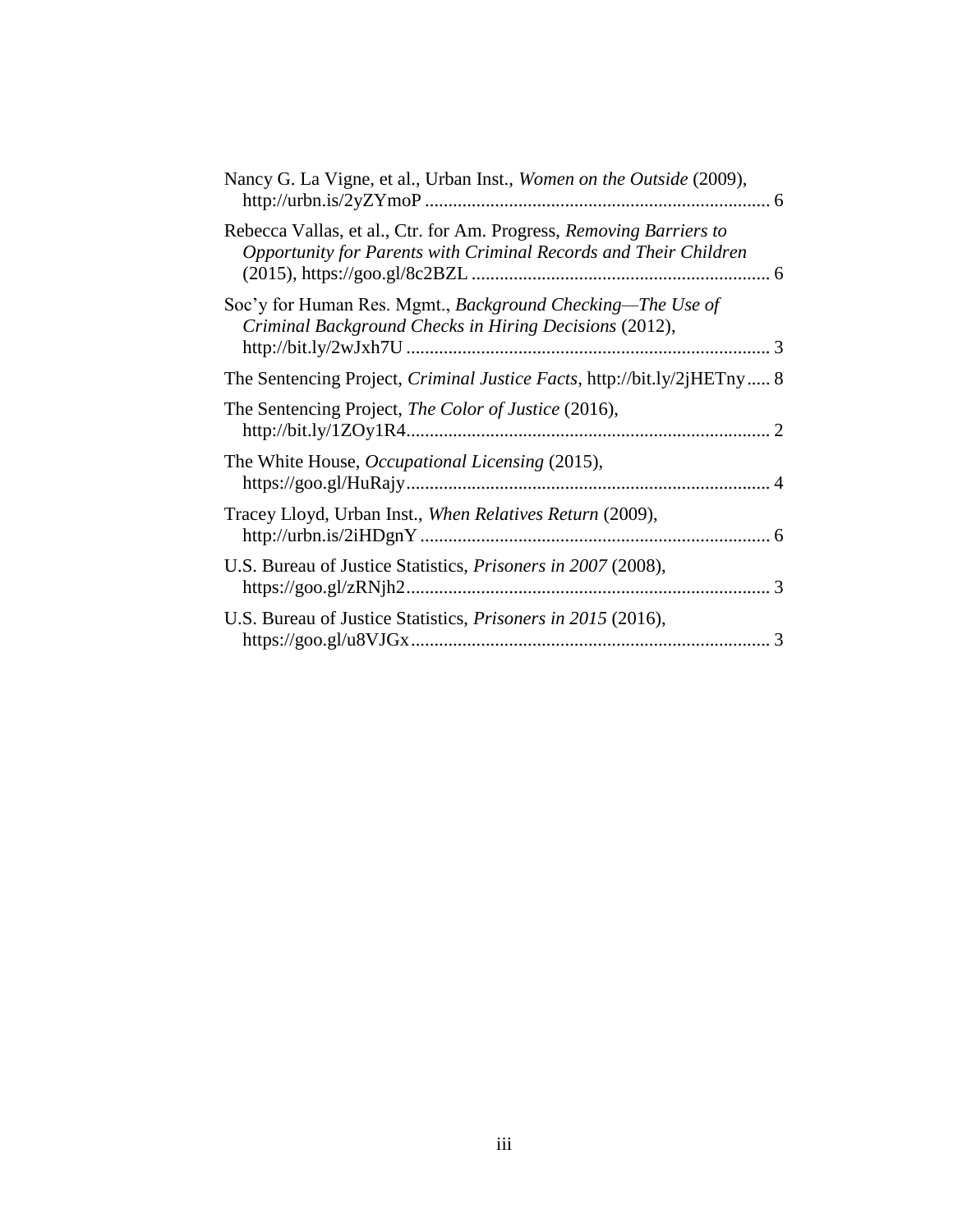#### **IDENTITY AND INTEREST OF AMICI CURIAE**

<span id="page-4-0"></span>The interests of Amici are described in the amicus motion.

#### **INTRODUCTION**

<span id="page-4-1"></span>People with arrest and conviction records form a shockingly large portion of the population both across the United States and in Washington. These individuals—disproportionately people of color—face an uphill battle when seeking work due to employer preferences and various legal restrictions. Such hiring barriers often deny people with records a means to support their families and communities. And their resulting unemployment weakens the economy and reduces public safety.

Even before submitting a single job application, people with records may find themselves barred from entering entire professions. Washington's tangle of occupational licensing laws excludes millions of residents with records from numerous desirable professions. The licensing disqualifications prescribed by the Department of Early Learning ("DEL") reveal the destructive impact of a lifetime, automatic, and overbroad licensing ban on even the most dedicated workers. Petitioner Christal Fields is a qualified and committed childcare worker with a nearly 30 year-old robbery conviction. Yet even this old and unrelated conviction acts as an automatic bar to working in her chosen field. Because DEL's ban allows for no exceptions, Ms. Fields received no meaningful

1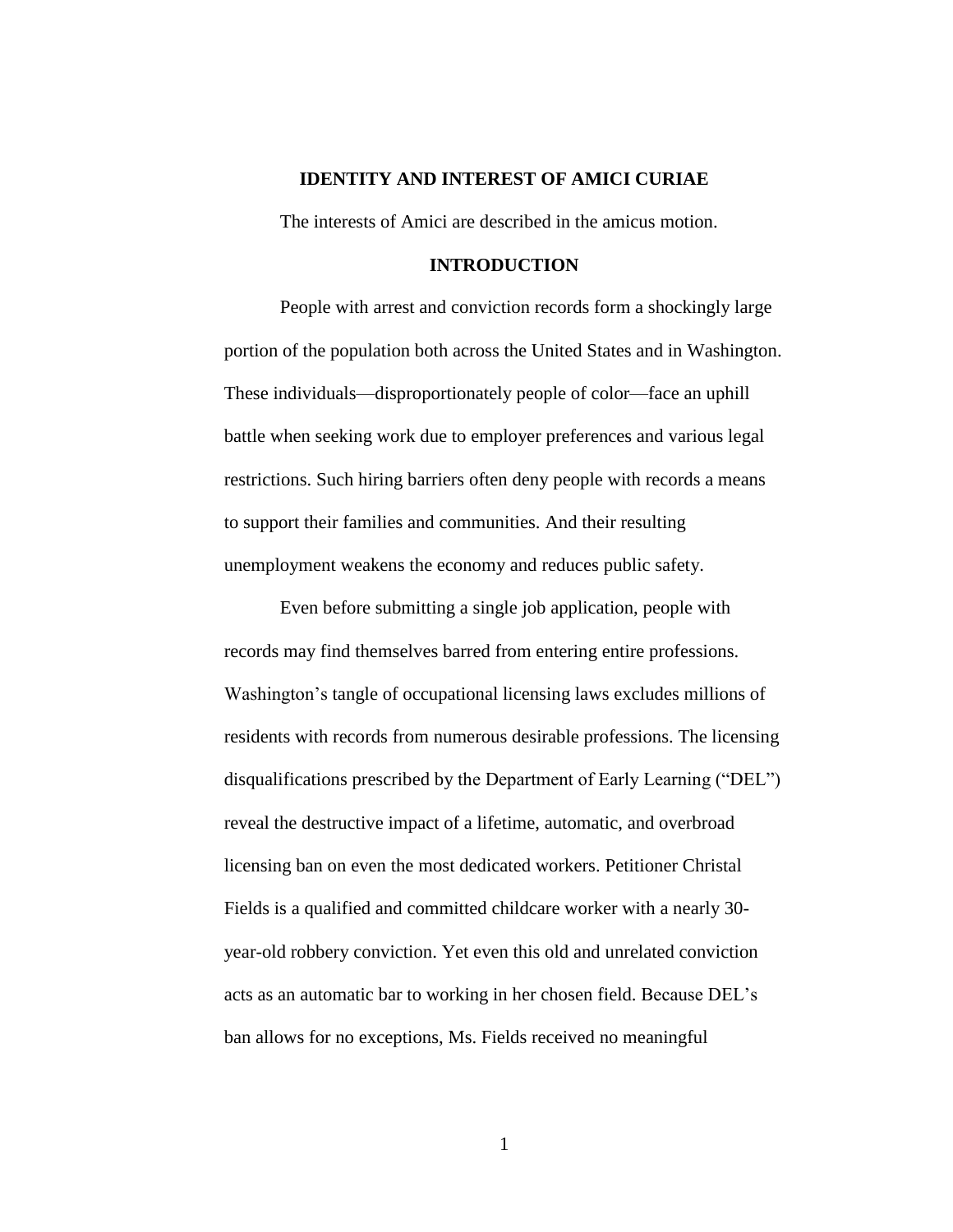opportunity to argue that she poses no risk to children. And because the ban is lifelong, the fact that three decades have passed since her conviction makes no difference. DEL's inflexible ban merits review by this Court because hard-working people like Ms. Fields deserve to be fairly considered for licensed professions.

#### **STATEMENT OF THE CASE**

<span id="page-5-0"></span>Amici adopt Petitioner's Statement of the Case.

#### **ARGUMENT**

#### <span id="page-5-2"></span><span id="page-5-1"></span>**I. An Immense Segment of the Population—Disproportionately People of Color—Have Arrest or Conviction Records that Can Hinder Their Employment.**

Over 70 million people—or nearly one in three U.S. adults—have

an arrest or conviction record. Beth Avery, et al., Nat'l Emp't Law

Project, *Fair Chance Licensing Reform* 5 (2017), https://goo.gl/ozgupZ. In Washington alone, an estimated 1.2 million individuals, or more than onefifth of the state population, have a record. *Id.* at 29. Even more startling than the size of the population marked by the criminal justice system is the race disparity among these individuals. In Washington, black people are incarcerated at a rate of 1,272 per 100,000 residents—nearly six times the rate for white people. The Sentencing Project, *The Color of Justice* 5 tbl.1 (2016), http://bit.ly/1ZOy1R4.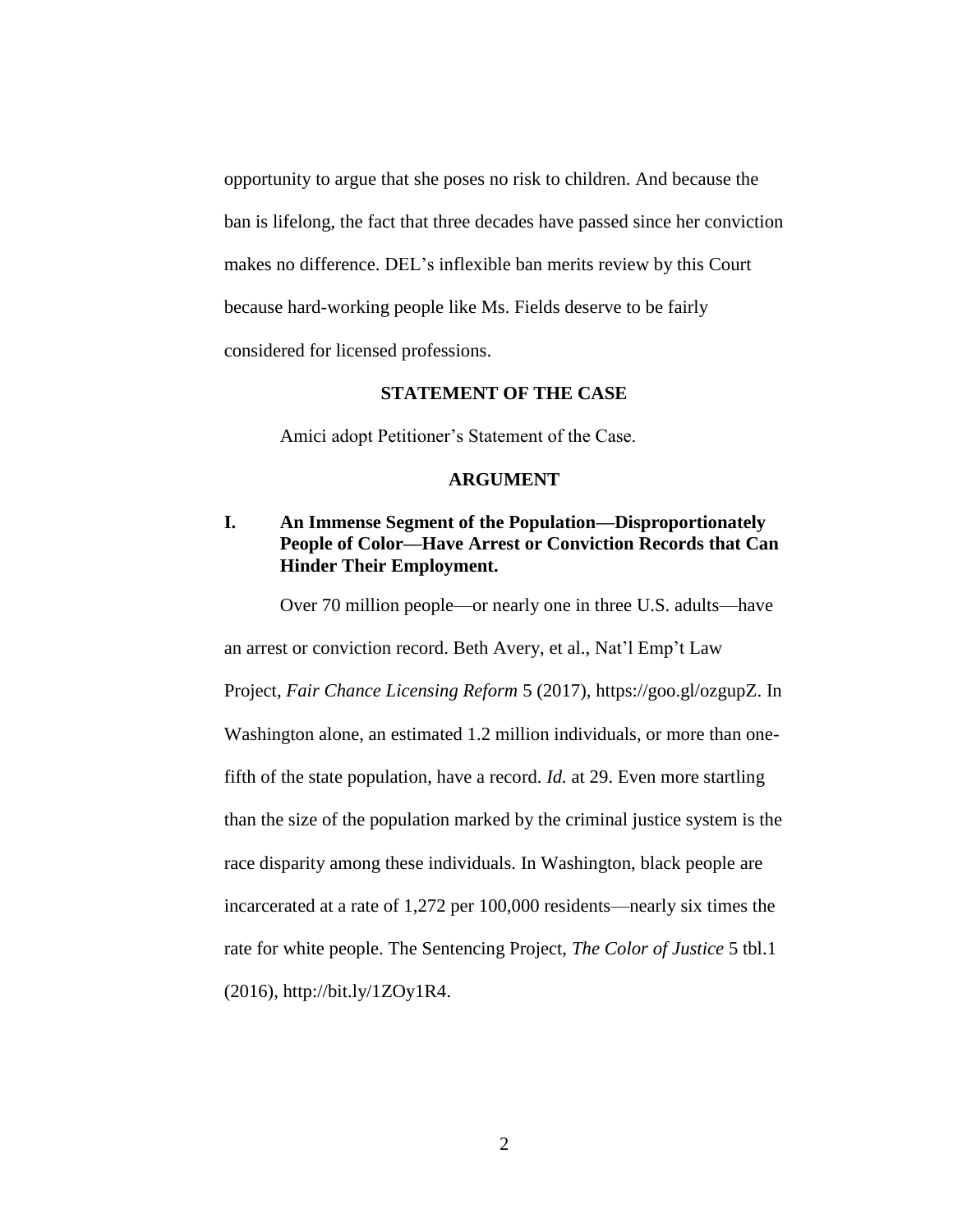Most incarcerated individuals eventually reenter their communities. In 2015 alone, 21,939 people were released from Washington prisons. U.S. Bureau of Justice Statistics ("BJS"), *Prisoners in 2015*, at 11 tbl.7 (2016), https://goo.gl/u8VJGx. That number more than tripled in just fifteen years, with only 6,764 people released in 2000. *Compare id.*, *with* BJS, *Prisoners in 2007*, at 16 app. tbl.4 (2008), https://goo.gl/zRNjh2.

While it's in everyone's interest for this large population to successfully reenter their communities, the stigma of criminal justice involvement often holds them back. What's more, that stigma can have a lifelong impact on their job opportunities. Surveys indicate that nearly nine in ten employers perform background checks for some or all of their positions. Soc'y for Human Res. Mgmt., *Background Checking—The Use of Criminal Background Checks in Hiring Decisions* 3 (2012),

http://bit.ly/2wJxh7U. When applicants reveal a record up front, their job prospects plummet, with the callback rate for white applicants cratering from 34 to 17 percent. Devah Pager, *The Mark of a Criminal Record*, 108 Am. J. Soc. 937, 957–58 (2003). Black applicants are penalized even more harshly, with their callback rate dropping from 14 to five percent. *Id.*

Legal restrictions further compound the effects of employer screening by mandating background checks or disqualifying people with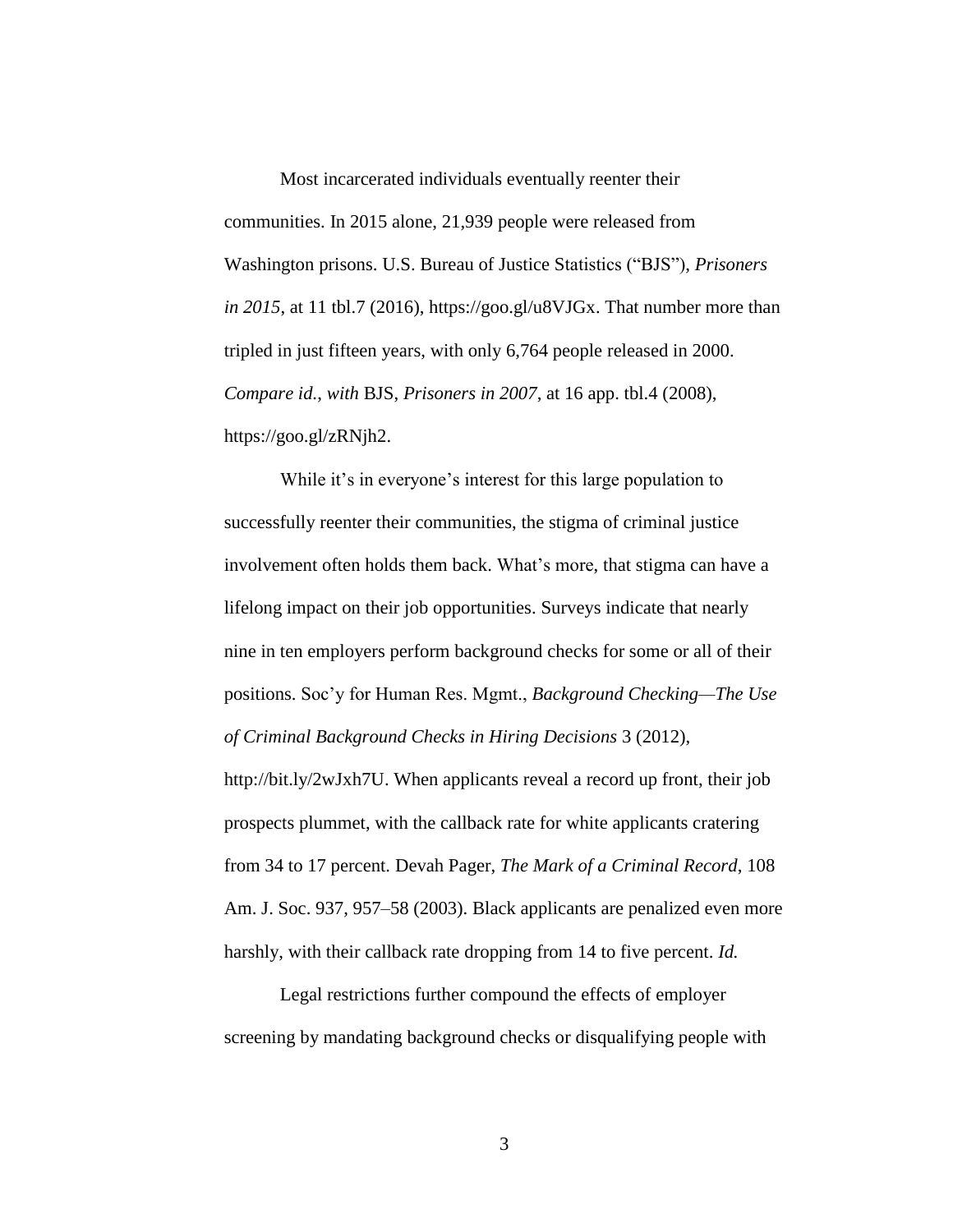records from certain positions. A national inventory documents 342 laws and regulations of this kind in Washington. Council of State Gov'ts, Justice Ctr., *National Inventory of the Collateral Consequences of Conviction*, http://bit.ly/2lFhpxP (last visited Nov. 7, 2017) [hereinafter *CSG Inventory*]. 1

Before ever encountering barriers at the hiring stage, many people with records are screened out of entire professions due to licensure. Washington has the third highest rate of occupational licensure in the nation, with licensed workers comprising 30.5 percent of the workforce. The White House, *Occupational Licensing* 24 tbl.1 (2015), https://goo.gl/HuRajy. Licensing is even more pervasive in lower-income occupations that might otherwise offer good work opportunities to formerly incarcerated people. Criminal justice involvement often forces people into unsteady jobs with little wage growth. Bruce Western, *The Impact of Incarceration on Wage Mobility and Inequality*, 67 Am. Soc. Rev. 526, 528–29 (2002). Unfortunately, a nationwide review of 102 lower-income occupations—from security guards to dental assistants revealed that over three-fourths require a license in Washington. Dick M.

<sup>&</sup>lt;sup>1</sup> Select "Employment" from "Categories" dropdown menu, then select "Advanced" Search," and select "Washington" from "Jurisdiction" dropdown menu. Some of these restrictions are mandatory and others discretionary, but, in both cases, they frequently prevent people with records from obtaining employment.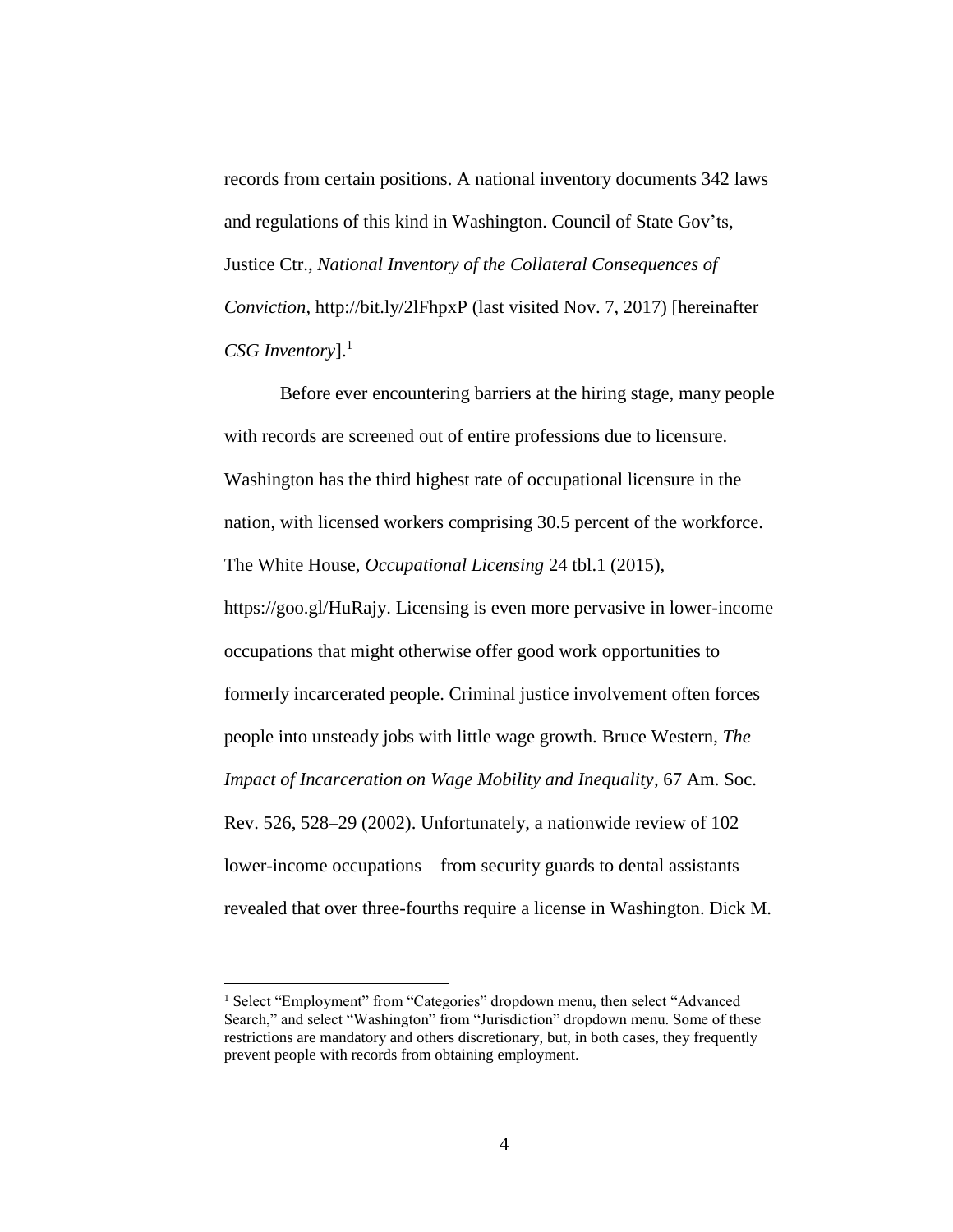Carpenter II, et al., Inst. for Just., *License to Work*, 21 tbl.4 (2d ed. 2017), https://goo.gl/VkYbEp.

Many licensing laws disqualify people with records. In Washington alone, the CSG Inventory documents 586 state-imposed licensing restrictions against people with records.<sup>2</sup> CSG Inventory, supra.<sup>3</sup> These broad restrictions encroach further on the already limited employment opportunities available to millions of Washingtonians with records,<sup>4</sup> who are disproportionately people of color.<sup>5</sup>

<sup>&</sup>lt;sup>2</sup> Among those restrictions, 360 are "permanent" disqualifications that could last a lifetime, and 217 are "mandatory/automatic" disqualifications for which licensing agencies have no choice but to reject an applicant. *CSG Inventory*, *supra*; *see* detailed instructions *infra* note 3).

<sup>3</sup> Select both "Occupational and Professional Licenses and Certification" and "Business Licenses and Other Property Rights" from "Categories" dropdown menu, then select "Advanced Search" and select "Washington" from "Jurisdiction" dropdown menu. We selected both categories as the User Guide cautions that the "difference between professional and business licensure will not be clear, and a comprehensive search should select both categories." *See CSG Inventory, User Guide*, Question and Answer 13, http://bit.ly/2yLupcv. Select "Permanent/Unspecified" from "Duration" dropdown menu for lifetime disqualifications, and select "Mandatory/Automatic" from "Types" dropdown menu for blanket disqualifications.

<sup>4</sup> While no data is available on how many people are denied licenses by Washington agencies because of their records, it's safe to assume that a large number of people are impacted, given that over one-fifth of the state population has a record and nearly onethird of workers in the state have a license to do their jobs.

<sup>5</sup> For a discussion of licensing bans' disparate impact on people of color, please refer to the Petition for Review. *See* Pet. for Rev. 13–14. For a more detailed discussion of the issue, please refer to the amicus brief filed by Legal Voice in the court of appeals. *See* Br. of Amici Curiae Legal Voice et al. at 6–9, *Fields v. Washington Dep't of Early Learning*, 200 Wn. App. 1027 (Ct. App. 2017).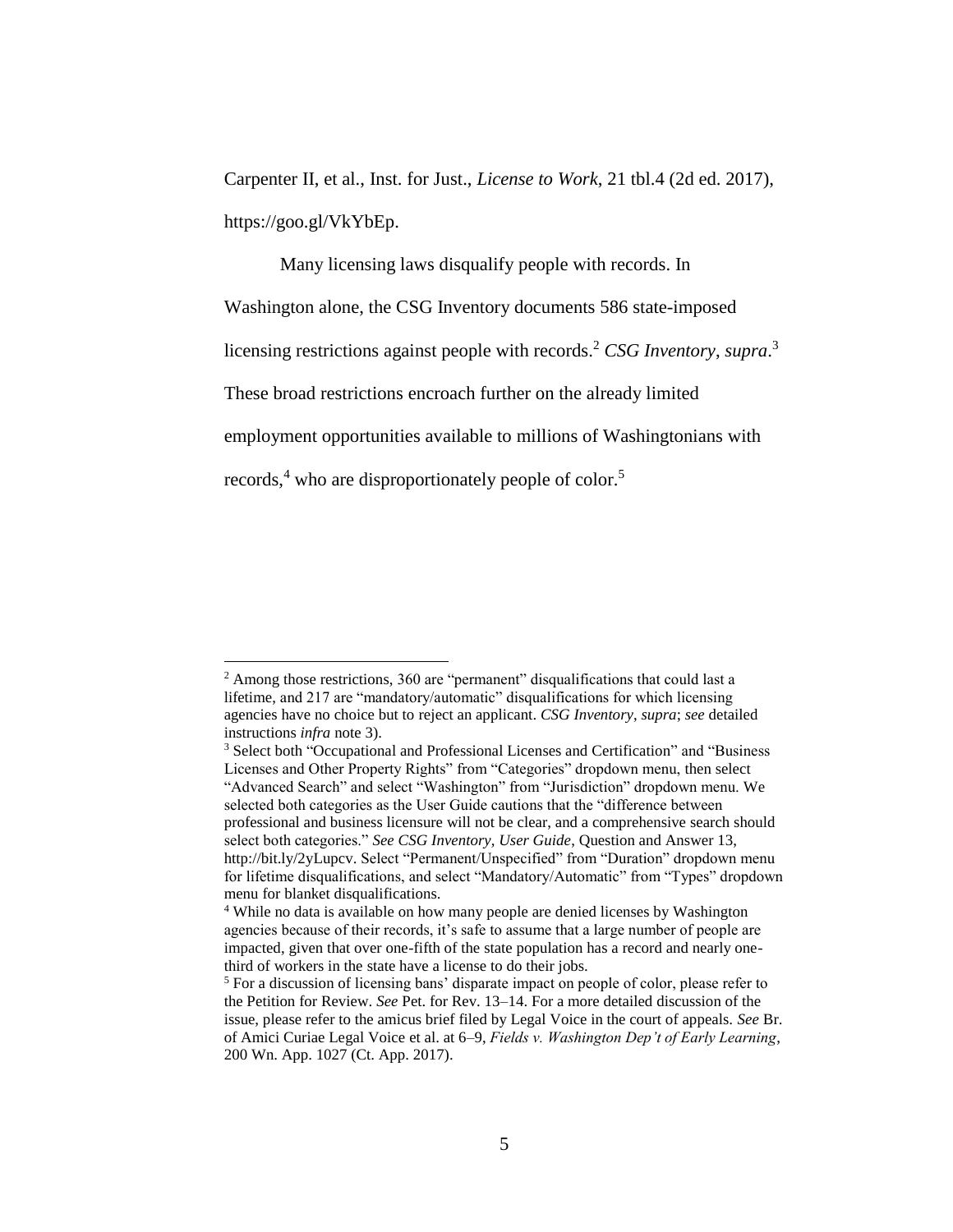#### <span id="page-9-0"></span>**II. The Public Benefits from Increased Employment Among People with Records—Not Policies that Irrationally Exclude Qualified Workers.**

Barriers to work translate into an inability to provide for family members, often leaving those with records with no choice but to lean on their families for support. Nearly half of U.S. children have at least one parent with a record. Rebecca Vallas, et al., Ctr. for Am. Progress, *Removing Barriers to Opportunity for Parents with Criminal Records and Their Children* 1 (2015), https://goo.gl/8c2BZL. Meanwhile, a survey of family members reported that more than two-thirds of returning parents had difficulty paying child support. Tracey Lloyd, Urban Inst., *When Relatives Return* 15–16 (2009), http://urbn.is/2iHDgnY. One study of women with felony records found that nearly two-thirds had to rely on a family member or friend for financial support eight to ten months after release. Nancy G. La Vigne, et al., Urban Inst., *Women on the Outside* 7 (2009), http://urbn.is/2yZYmoP.

Financial difficulties faced by families undermine the overall economy. A study of 2014 data estimated that reduced employment prospects for people with records translated into a loss of about \$78 to \$87 billion in annual gross domestic product. Cherrie Bucknor & Alan Barber, Ctr. for Econ. & Policy Research, *The Price We Pay* 1 (2016), https://goo.gl/h3L6wr. By contrast, according to a 2007 analysis of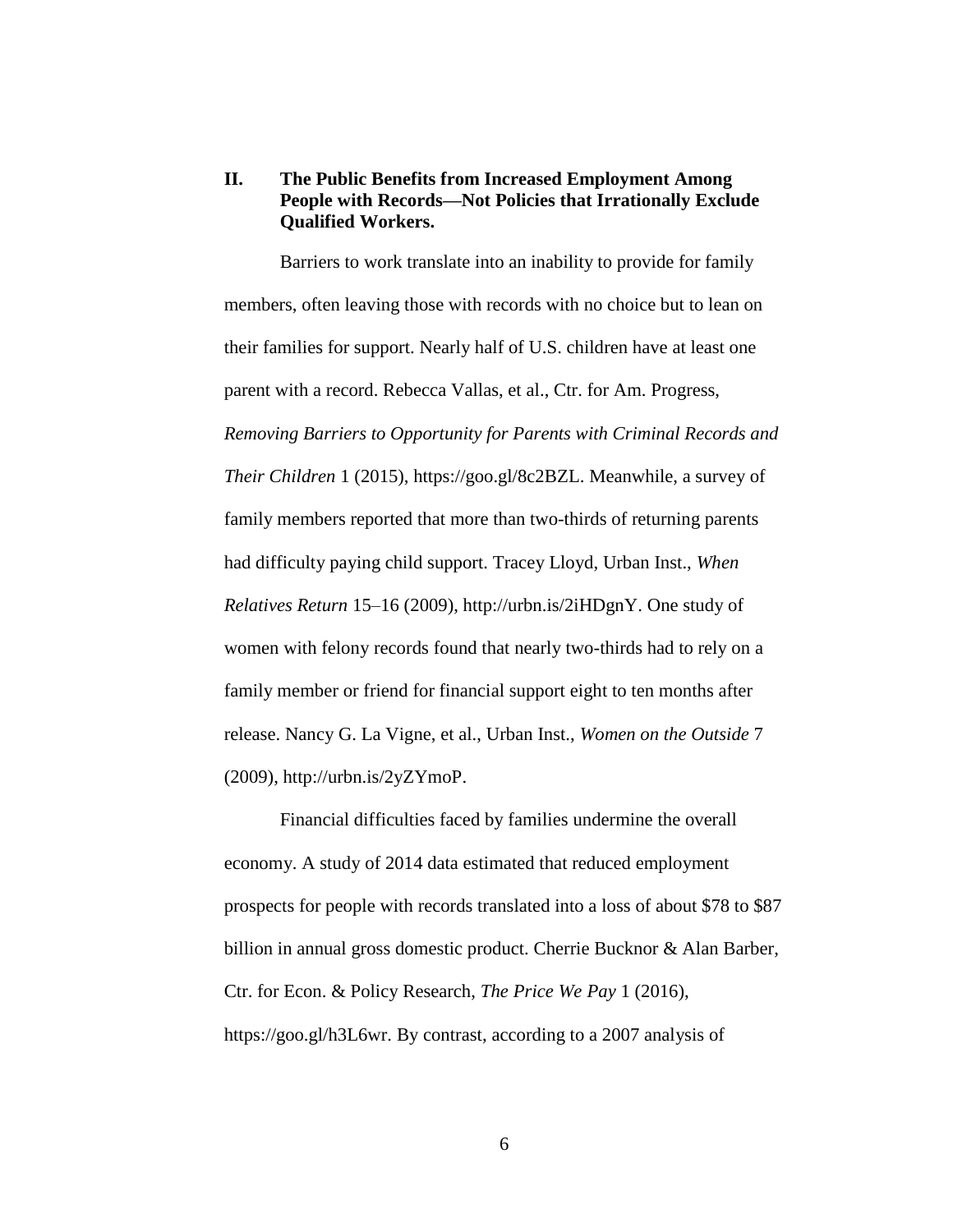Washington's criminal justice system, providing job training and employment to formerly incarcerated people reduced criminal justice costs and generated more than \$2,600 for each taxpayer. Elizabeth K. Drake, et al*.*, Wash. State Inst. for Pub. Policy, *Evidence-Based Public Policy Options to Reduce Crime and Criminal Justice Costs*, 4 Victims & Offenders 170, 185 (2009).

Because employment is a crucial factor to reducing recidivism, eliminating barriers to work for people with records also enhances public safety. A 2011 study found that employment was the single most important influence on decreasing recidivism—two years after release nearly twice as many employed people with records had avoided another brush with the law as those without jobs. Mark T. Berg & Beth M. Huebner, *Reentry and the Ties that Bind*, 28 Just. Q. 382, 397–98 (2011). In sum, the benefits of removing job barriers faced by people with records emanate broadly; each of us has a stake in successful reentry.

<span id="page-10-0"></span>**III. Given the Substantial Public Interest in Removing Employment Barriers to People with Records, DEL's Licensing Ban Should be Tailored to DEL's Legitimate Goals and Restricted to a Defined Time Period.**

The court of appeals forgot the axiom that "the rules of law should be . . . adaptable to the society they govern." *State ex rel. Wash. State Fin. Comm. v. Martin*, 62 Wn. 2d 645, 665 (1963). Ignoring real-world context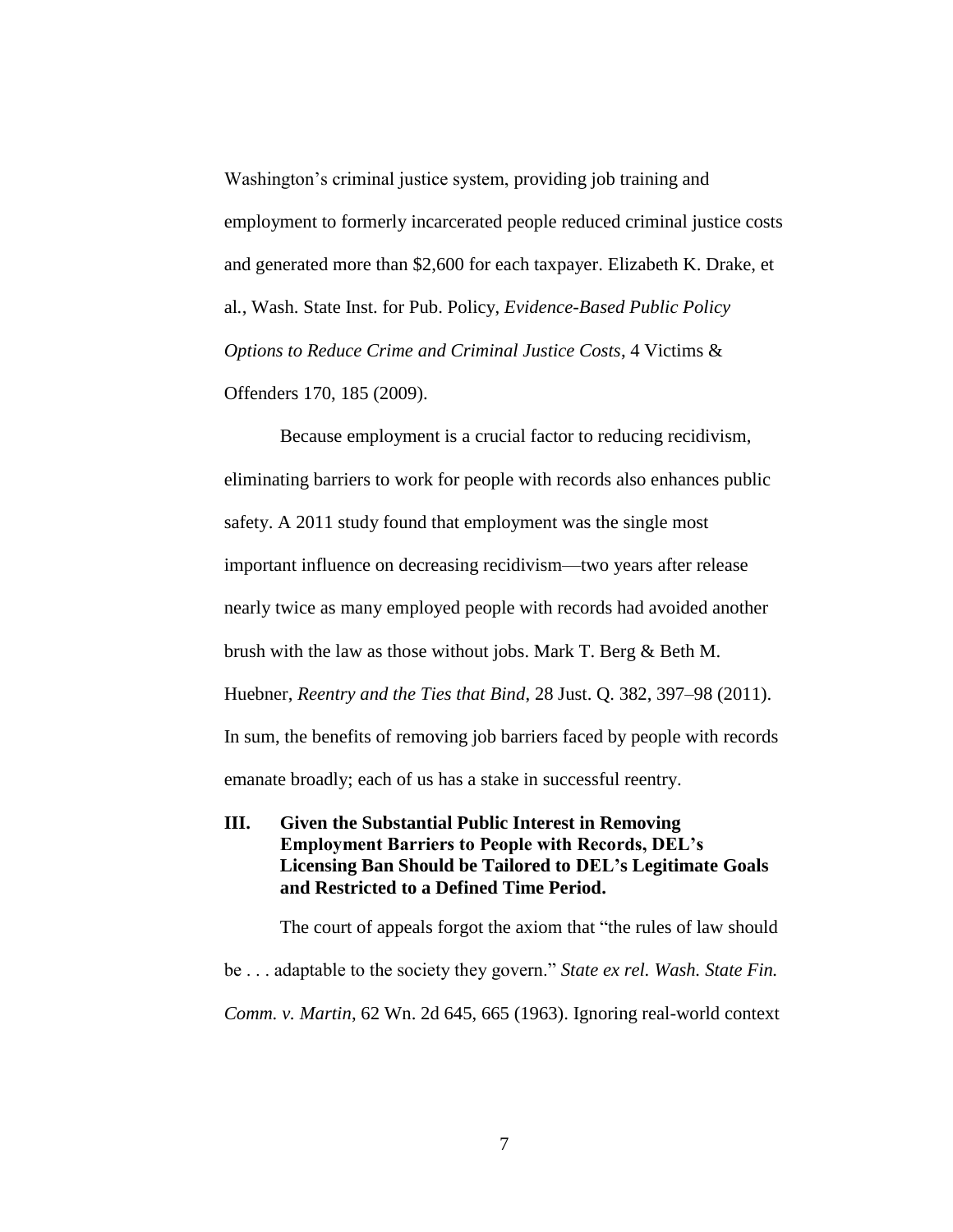and the significant implications of this case, the panel instead relied heavily on *In re Kindschi*, 52 Wn. 2d 8 (1958), a case decided long before mass incarceration truly beset the nation. 6

Since the late 1950s, however, the legal landscape and criminal justice system have changed tremendously. After Congress outlawed race discrimination in employment via Title VII of the Civil Right Act of 1964 ("Title VII"), federal courts began to acknowledge the implications of Title VII for workers with records. S*ee, e.g.*, *Green v. Mo. Pac. Railroad*, 523 F.2d 1290 (8th Cir. 1975). "Tough on crime" policies later took hold across the nation, and incarcerated populations have since skyrocketed. The Sentencing Project, *Criminal Justice Facts* (2017),

http://bit.ly/2jHETny*.* Recognizing that automatic bans against hiring people with records may violate Title VII, the Equal Employment Opportunity Commission ("EEOC") advises employers to individually assess job candidates with records and consider the nature of the offense, the nature of the job, and the time passed since the offense. EEOC, Enforcement Guidance: Consideration of Arrest and Conviction Records in Employment Decisions Under Title VII, No. 915-002 (2012), http://bit.ly/2y0HyNK. By analogy, an automatic licensing ban like DEL's

<sup>6</sup> *See* Pet. for Rev. 8–9 (discussing the questionable analogy to *Kindschi*).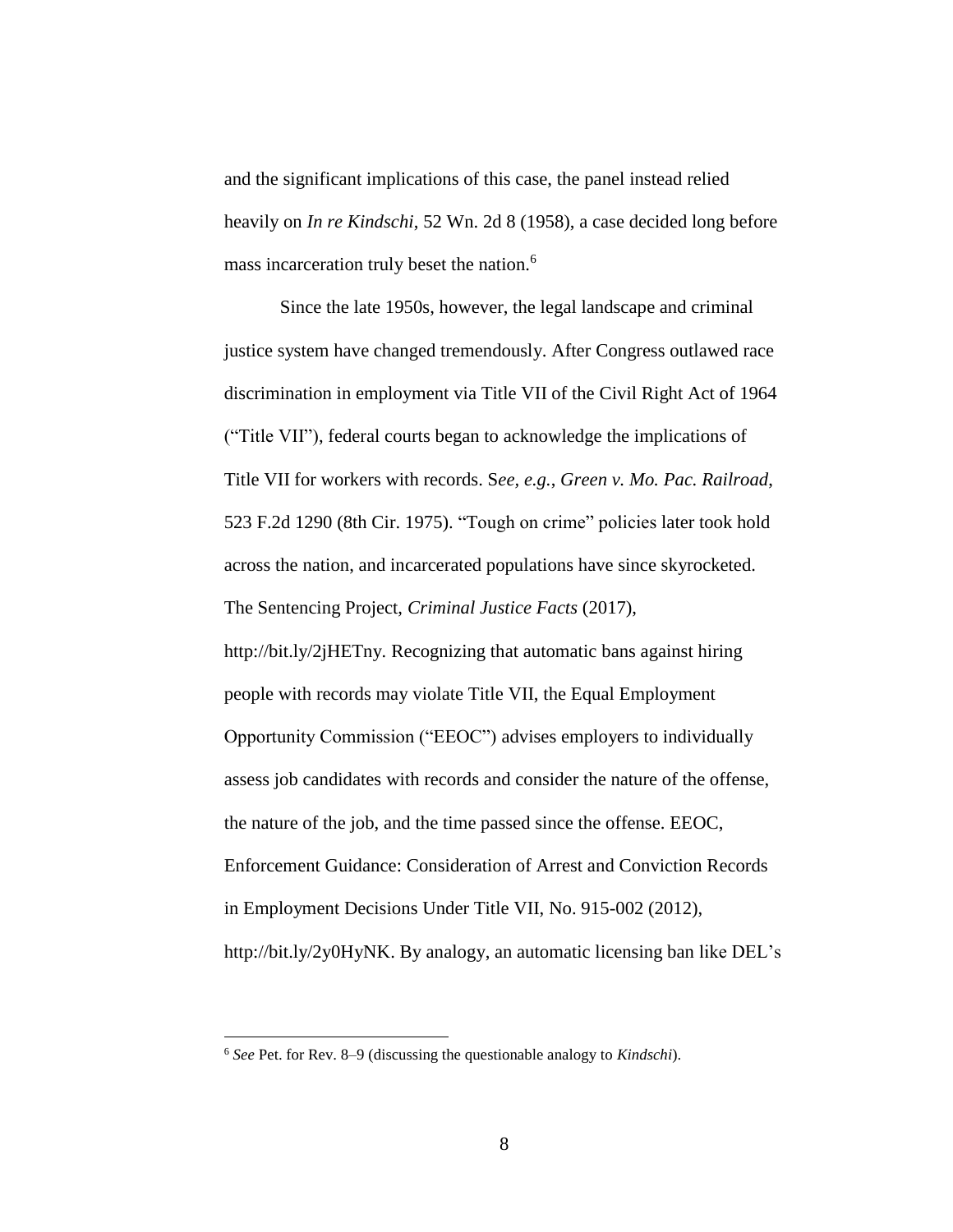deserves caution as it ignores all nuance and needlessly excludes qualified applicants without allowing them to demonstrate that they pose no safety risk. 7

Lifetime licensing bans are similarly unjustifiable: they ignore individuals' rehabilitation efforts and recidivism data. One notable study concluded that, six or seven years after release, the likelihood of committing an offense was only marginally higher for a formerly incarcerated person than for the general population. Megan C. Kurlycheck, et al., *Scarlet Letters and Recidivism: Does an Old Criminal Record Predict Future Offending?*, 5 Criminology & Pub. Pol'y 483, 483 (2006). More recent research concluded that, after a relatively short time, ranging from three to seven years for different offenses, the probability of a new arrest for individuals with records fell even *below* the probability for the general population. *See* Alfred Blumstein & Kiminori Nakamura, *Extension of Current Estimates of Redemption Time* 37, 41 (2012), https://goo.gl/Cbt1MF. There is simply no empirical basis for a lifetime ban against those with a past record.

Despite over a decade of successfully caring for elders and children, Ms. Fields is forever disqualified from her profession by DEL's

<sup>7</sup> This arbitrary effect is further amplified by the overbroad coverage of DEL's ban. As highlighted by Petitioner, most of the offenses listed in the ban "lack[] a rational connection" to DEL's goal of ensuring child safety. Pet. for Rev. 10.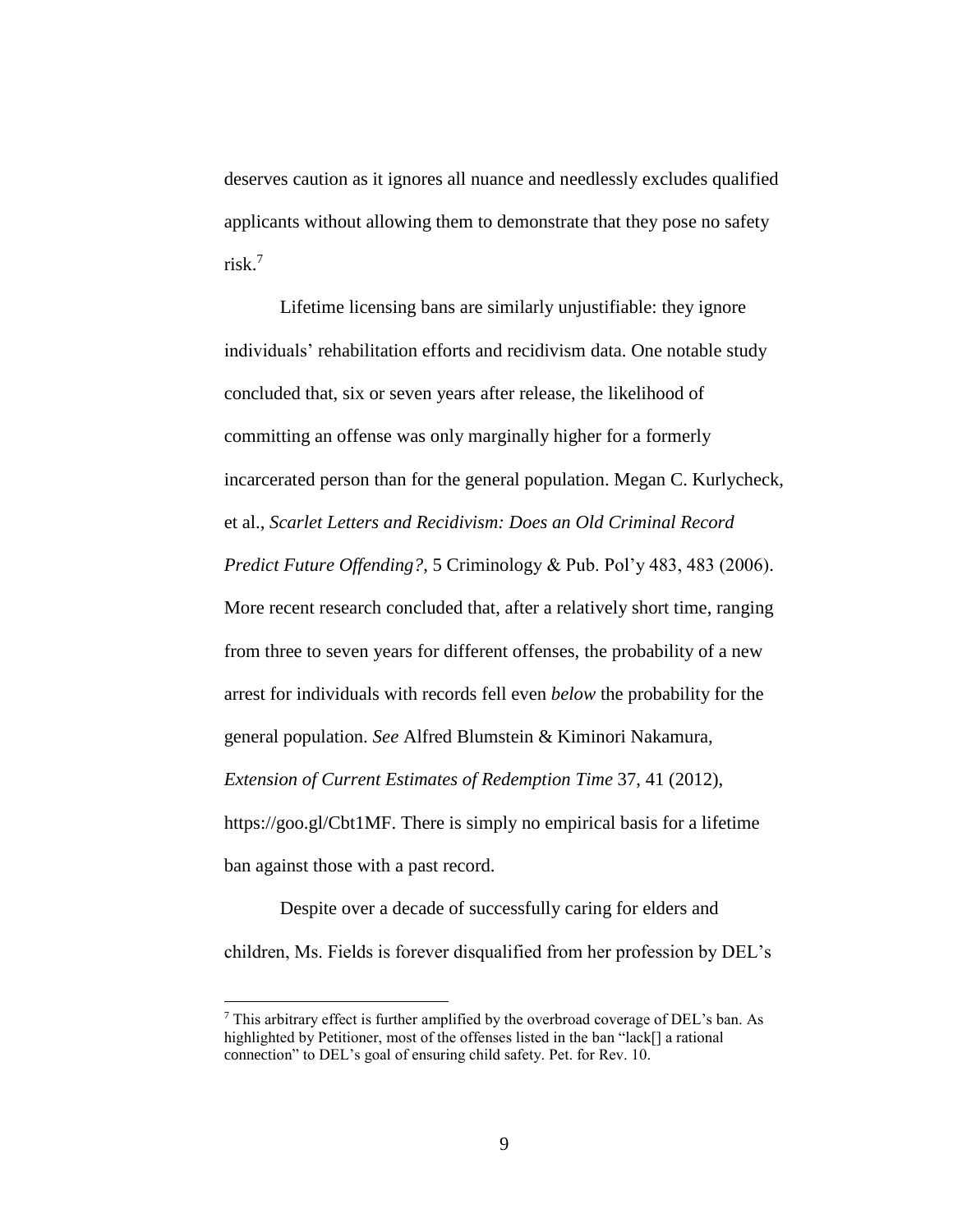automatic, overbroad ban. Her continuing efforts at rehabilitation don't matter; regardless of her skill, work ethic, and experience, she lacks even an opportunity to demonstrate that she is fit for the profession.

This Court has a chance to ameliorate the destructive impact of DEL's arbitrary ban. While public safety is certainly an important interest, so too is the economic security of millions of people with records and their families. Public safety doesn't justify DEL's harsh rule, for the same goal can be achieved through restrictions that are tailored and time-limited.

#### **CONCLUSION**

<span id="page-13-0"></span>For the forgoing reasons, Amici National Employment Law Project and Washington State Labor Council, AFL-CIO respectfully ask the Court to grant review of this important case.

Respectfully submitted,

/s/ Rebecca Smith

Rebecca Smith (WSBA No. 12834) *Attorney for Amici Curiae National Employment Law Project and*  Washington State Labor Council, AFL-CIO